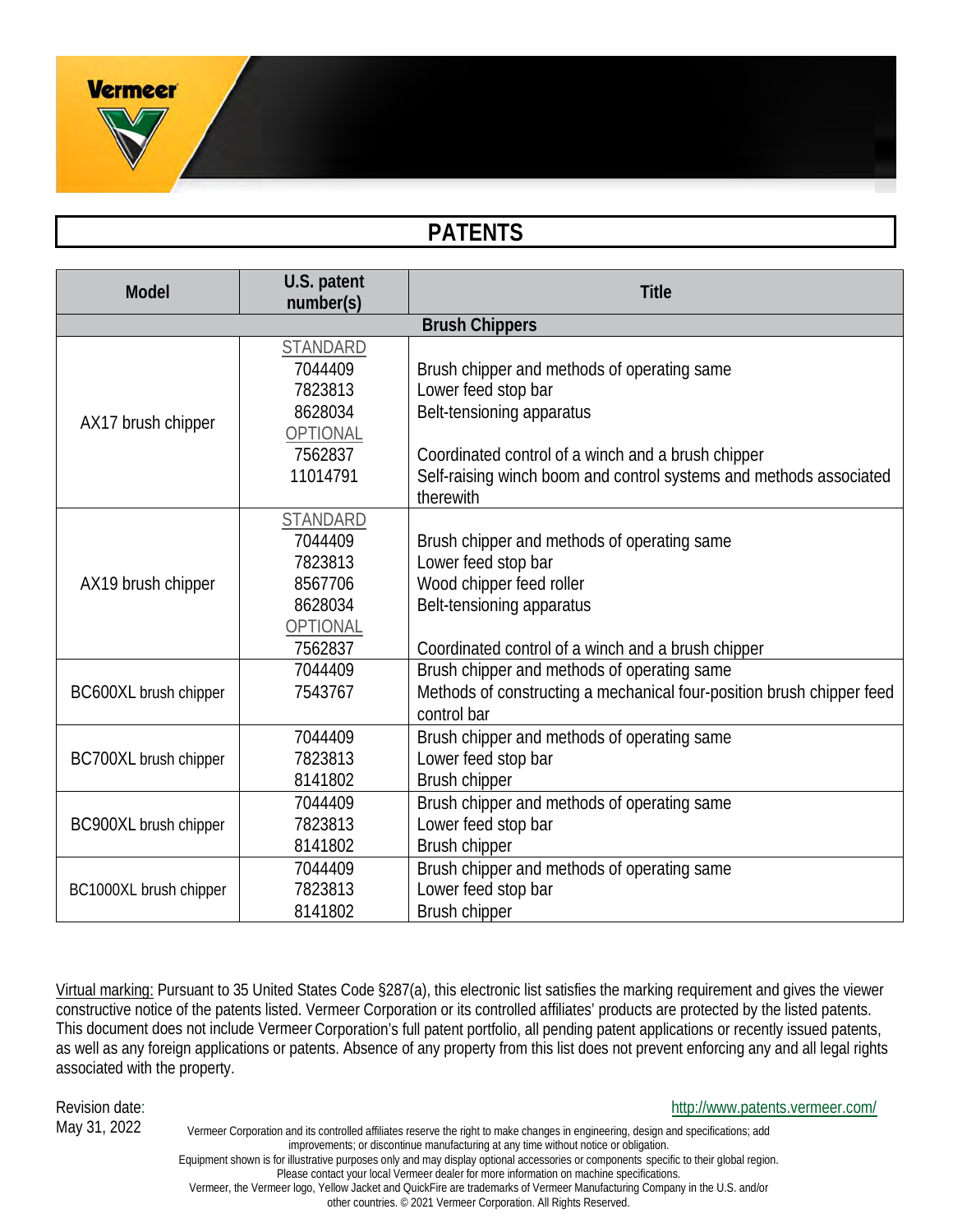| <b>Model</b>                                             | U.S. patent<br>number(s)                                                | <b>Title</b>                                                                                                                                         |
|----------------------------------------------------------|-------------------------------------------------------------------------|------------------------------------------------------------------------------------------------------------------------------------------------------|
|                                                          |                                                                         | <b>Brush Chippers</b>                                                                                                                                |
| BC1200XL brush chipper                                   | <b>STANDARD</b><br>7044409<br>7823813<br>8141802<br>OPTIONAL            | Brush chipper and methods of operating same<br>Lower feed stop bar<br>Brush chipper                                                                  |
|                                                          | 7562837                                                                 | Coordinated control of a winch and a brush chipper                                                                                                   |
| BC1500 brush chipper                                     | 7044409<br>7823813<br>8141802<br>OPTIONAL                               | Brush chipper and methods of operating same<br>Lower feed stop bar<br>Brush chipper                                                                  |
|                                                          | 7562837<br>7562837                                                      | Coordinated control of a winch and a brush chipper<br>Coordinated control of a winch and a brush chipper                                             |
| BC1800XL brush chipper                                   | STANDARD<br>7044409<br>7546964<br>OPTIONAL<br>7562837                   | Brush chipper and methods of operating same<br>Brush chipper with improved feed rollers<br>Coordinated control of a winch and a brush chipper        |
| BC2100XL brush chipper                                   | <b>STANDARD</b><br>7044409<br>7823813<br>8567706<br>OPTIONAL<br>7562837 | Brush chipper and methods of operating same<br>Lower feed stop bar<br>Wood chipper feed roller<br>Coordinated control of a winch and a brush chipper |
| WC2300,<br>WC2300XL,<br>WC2300XLT whole tree<br>chippers | 7597279<br>9409310                                                      | Brush chipper and methods of operating same<br>Combined feed roller and conveyor sprocket/pulley for a tree chipper                                  |
| WC2500XL,<br>WC2500TX whole tree<br>chippers             | 7597279<br>9409310                                                      | Brush chipper and methods of operating same<br>Combined feed roller and conveyor sprocket/pulley for a tree chipper                                  |

Virtual marking: Pursuant to 35 United States Code §287(a), this electronic list satisfies the marking requirement and gives the viewer constructive notice of the patents listed. Vermeer Corporation or its controlled affiliates' products are protected by the listed patents. This document does not include Vermeer Corporation's full patent portfolio, all pending patent applications or recently issued patents, as well as any foreign applications or patents. Absence of any property from this list does not prevent enforcing any and all legal rights associated with the property.

#### Revision date: http://www.patents.vermeer.com/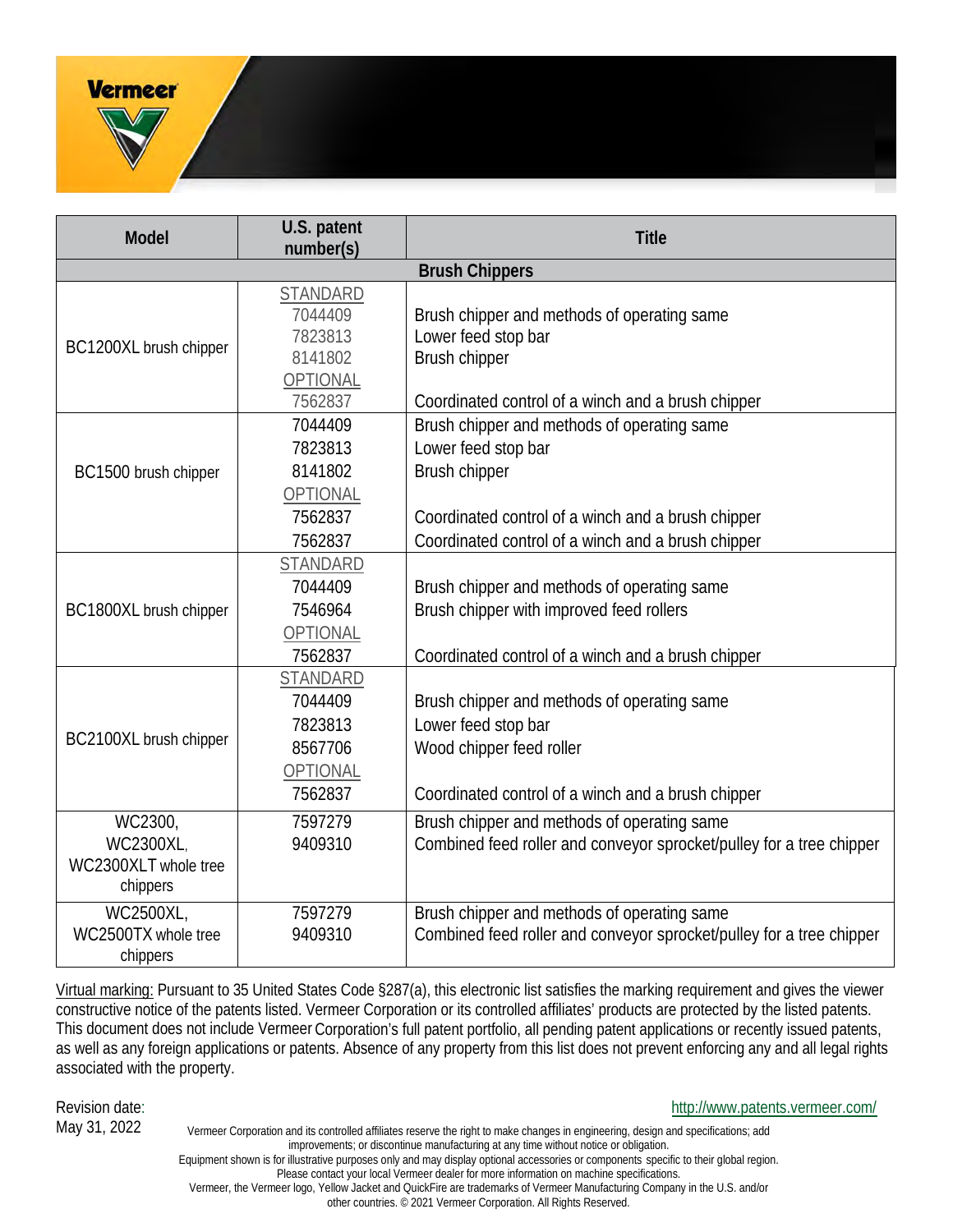| <b>Model</b>    | U.S. patent<br>number(s) | <b>Title</b>                         |
|-----------------|--------------------------|--------------------------------------|
| <b>Core Saw</b> |                          |                                      |
| CS418 core saw  | 10876366                 | Core saw and support frame structure |

| <b>Model</b>        | U.S. patent<br>number(s)   | <b>Title</b>                                                     |  |
|---------------------|----------------------------|------------------------------------------------------------------|--|
|                     | <b>Horizontal Grinders</b> |                                                                  |  |
|                     | <b>STANDARD</b>            |                                                                  |  |
|                     | 9168535                    | Adjustable anvil for comminuting apparatus                       |  |
|                     | 10737275                   | Mill box for a horizontal grinder                                |  |
| HG4000G2 horizontal | OPTIONAL                   |                                                                  |  |
| grinder             | 9370776                    | Mounting block for attaching a reducing element to a rotary drum |  |
|                     | 9375723                    | Cutter assembly and adjustable cutter for use in comminuting     |  |
|                     |                            | apparatus                                                        |  |
|                     | 9675976                    | Hammer support for rotary tool                                   |  |
|                     | STANDARD                   |                                                                  |  |
| HG6800TX horizontal | 9168535                    | Adjustable anvil for comminuting apparatus                       |  |
|                     | 10737275                   | Mill box for a horizontal grinder                                |  |
|                     | <b>OPTIONAL</b>            |                                                                  |  |
| grinder             | 9370776                    | Mounting block for attaching a reducing element to a rotary drum |  |
|                     | 9375723                    | Cutter assembly and adjustable cutter for use in comminuting     |  |
|                     |                            | apparatus                                                        |  |
|                     | 9675976                    | Hammer support for rotary tool                                   |  |

Virtual marking: Pursuant to 35 United States Code §287(a), this electronic list satisfies the marking requirement and gives the viewer constructive notice of the patents listed. Vermeer Corporation or its controlled affiliates' products are protected by the listed patents. This document does not include Vermeer Corporation's full patent portfolio, all pending patent applications or recently issued patents, as well as any foreign applications or patents. Absence of any property from this list does not prevent enforcing any and all legal rights associated with the property.

#### Revision date: http://www.patents.vermeer.com/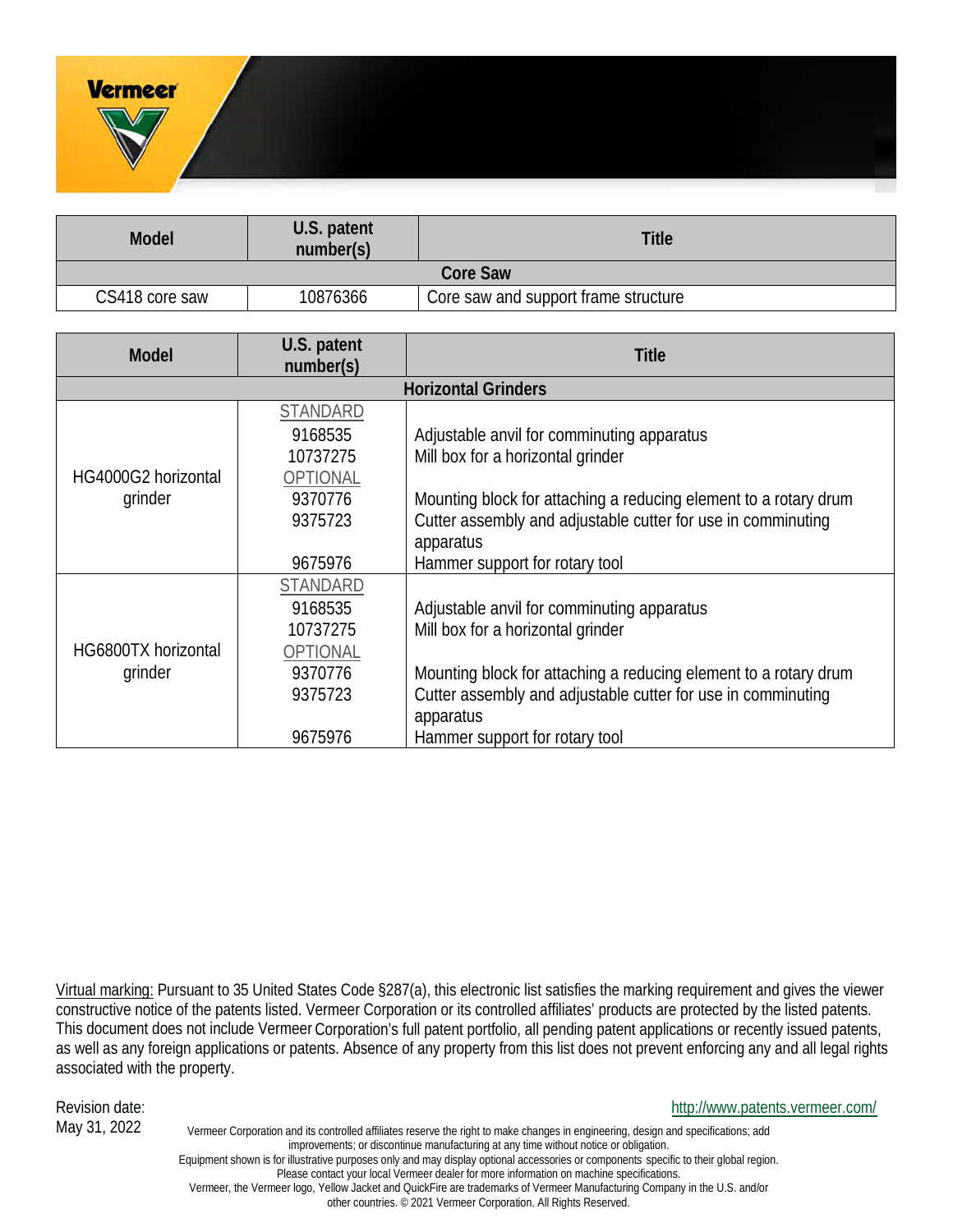

| <b>Model</b>            | U.S. patent<br>number(s) | <b>Title</b>                                                                                         |
|-------------------------|--------------------------|------------------------------------------------------------------------------------------------------|
| <b>Mini Skid Steers</b> |                          |                                                                                                      |
| CTX50 mini skid steer   | 7549500                  | Apparatus for control of a mobile machine                                                            |
|                         | 9321386                  | Low-profile compact tool carriers                                                                    |
|                         | 9975750                  | Low-profile compact tool carriers                                                                    |
|                         | 10202266                 | Low-profile compact tool carriers                                                                    |
|                         | 10597843                 | Utility loader with high-lift loader arms and unifying hand grip for<br>dual-traction control levers |
|                         |                          |                                                                                                      |
|                         | 11111645                 | Utility loader with high-lift loader arms and unifying hand grip for<br>dual-traction control levers |
|                         | 11255068                 | Utility loader with high-lift loader arms and unifying hand grip for<br>dual-traction control levers |

Virtual marking: Pursuant to 35 United States Code §287(a), this electronic list satisfies the marking requirement and gives the viewer constructive notice of the patents listed. Vermeer Corporation or its controlled affiliates' products are protected by the listed patents. This document does not include Vermeer Corporation's full patent portfolio, all pending patent applications or recently issued patents, as well as any foreign applications or patents. Absence of any property from this list does not prevent enforcing any and all legal rights associated with the property.

#### Revision date: http://www.patents.vermeer.com/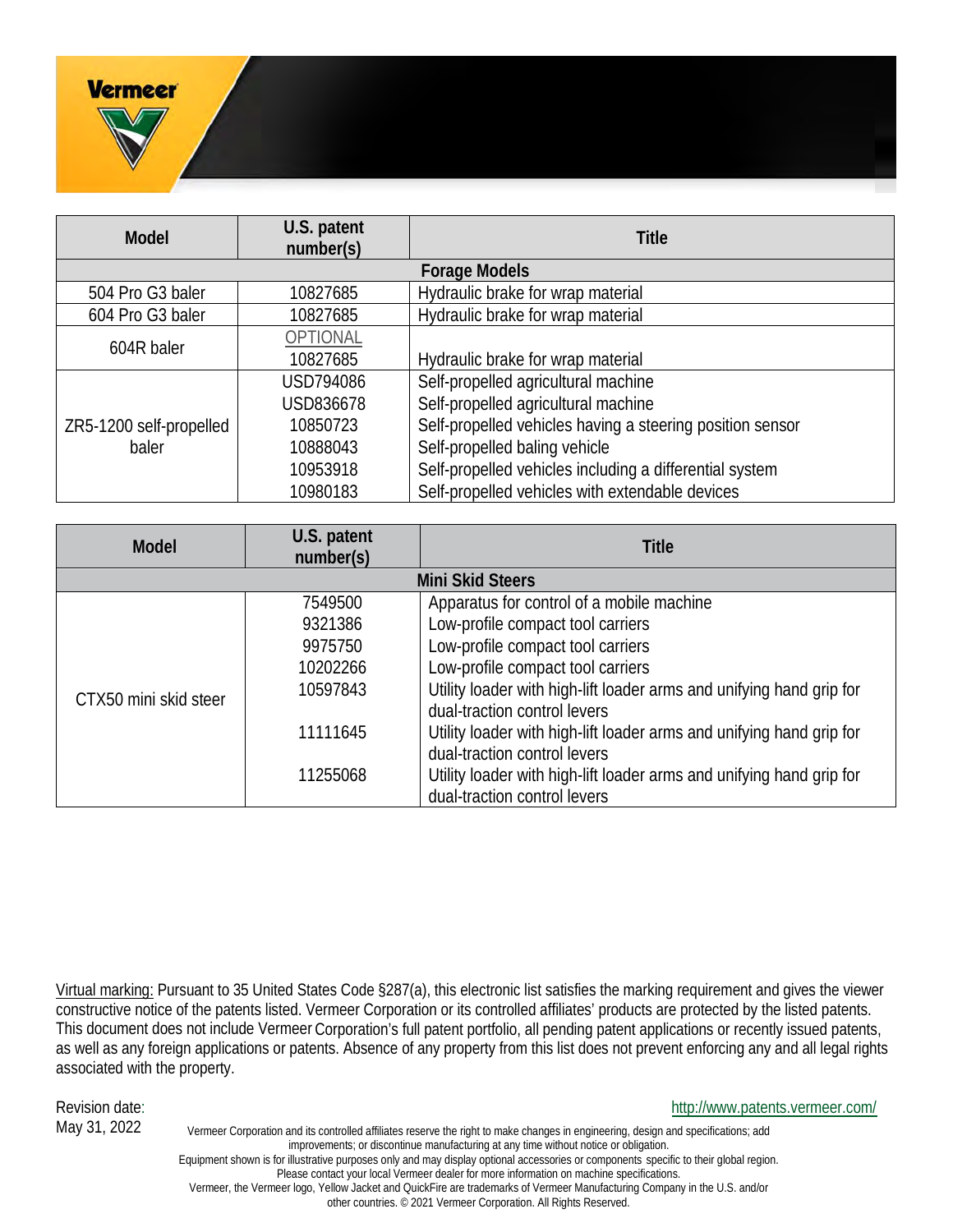

Virtual marking: Pursuant to 35 United States Code §287(a), this electronic list satisfies the marking requirement and gives the viewer constructive notice of the patents listed. Vermeer Corporation or its controlled affiliates' products are protected by the listed patents. This document does not include Vermeer Corporation's full patent portfolio, all pending patent applications or recently issued patents, as well as any foreign applications or patents. Absence of any property from this list does not prevent enforcing any and all legal rights associated with the property.

#### Revision date: http://www.patents.vermeer.com/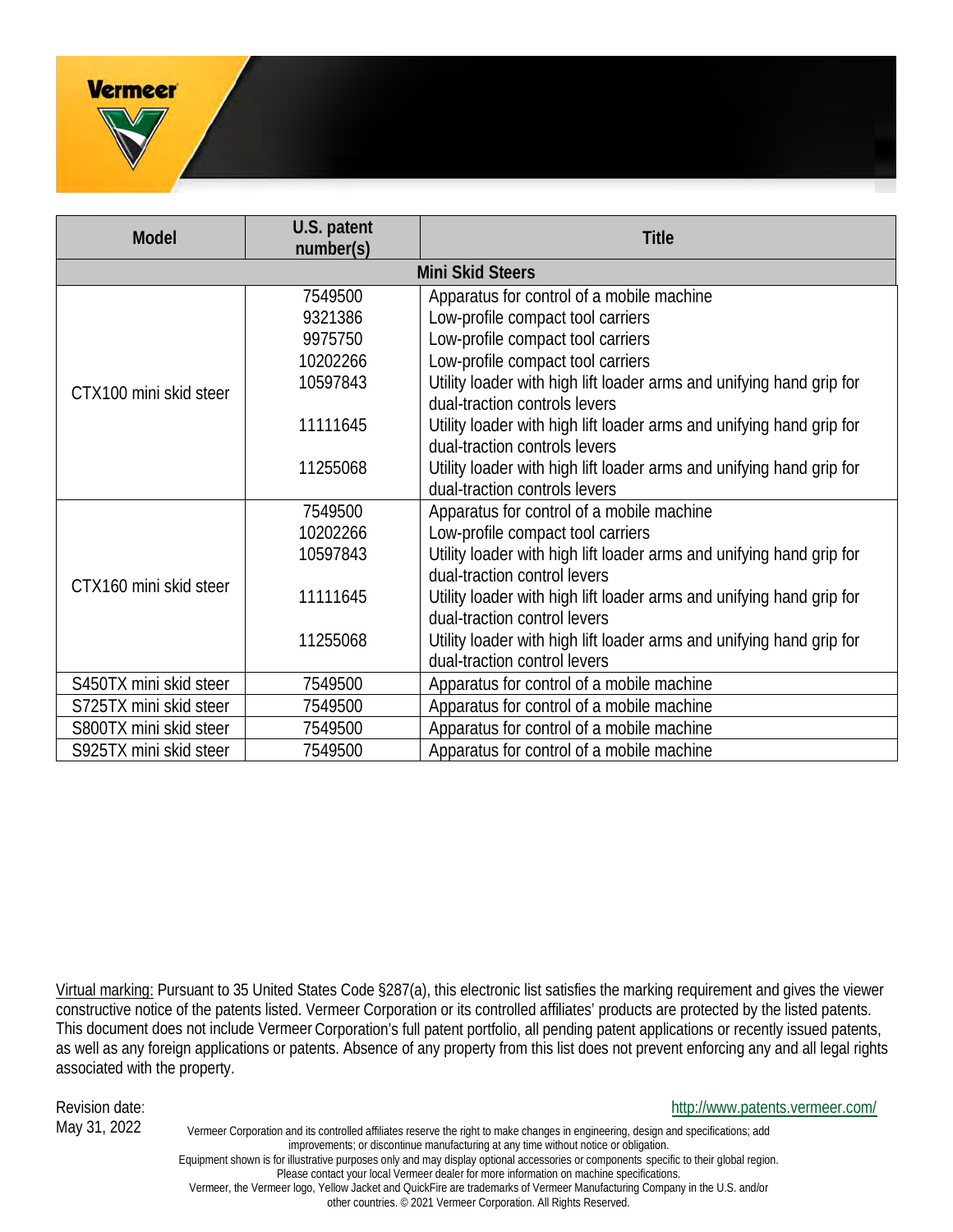| <b>Model</b>        | U.S. patent<br>number(s) | <b>Title</b>                                                                    |
|---------------------|--------------------------|---------------------------------------------------------------------------------|
|                     |                          | <b>Stump Cutters</b>                                                            |
|                     | 10039239                 | Method and apparatus for controlling the operation of a stump                   |
| SC552 stump cutter  |                          | cutter                                                                          |
|                     | 10231389                 | Stump cutter                                                                    |
|                     | 10039239                 | Method and apparatus for controlling the operation of a stump                   |
| SC852 stump cutter  |                          | cutter                                                                          |
|                     | 10231389                 | Stump cutter                                                                    |
| SC70TX stump cutter | 10039239                 | Method and apparatus for controlling the operation of a stump                   |
|                     |                          | cutter                                                                          |
| SC802 stump cutter  | 10039239                 | Method and apparatus for controlling the operation of a stump                   |
|                     |                          | cutter                                                                          |
|                     | 9462759                  | Stump grinder with laterally offset grinding arm operated by single             |
|                     |                          | joystick                                                                        |
|                     | 10117388                 | Stump grinder with laterally offset grinding arm operated by single             |
|                     |                          | joystick                                                                        |
| SC30TX stump cutter | 10292341                 | Stump grinder with laterally offset grinding arm operated by single             |
|                     | 10993389                 | joystick<br>Stump grinder with laterally offset grinding arm operated by single |
|                     |                          | joystick                                                                        |
|                     | 11109542                 | Stump grinder with laterally offset grinding arm operated by single             |
|                     |                          | joystick                                                                        |
| SC382 stump cutter  | 9462759                  | Stump grinder with laterally offset grinding arm operated by single             |
|                     |                          | joystick                                                                        |
|                     | 10117388                 | Stump grinder with laterally offset grinding arm operated by single             |
|                     |                          | joystick                                                                        |
|                     | 10292341                 | Stump grinder with laterally offset grinding arm operated by single             |
|                     |                          | joystick                                                                        |
|                     | 10993389                 | Stump grinder with laterally offset grinding arm operated by single             |
|                     |                          | joystick                                                                        |

Virtual marking: Pursuant to 35 United States Code §287(a), this electronic list satisfies the marking requirement and gives the viewer constructive notice of the patents listed. Vermeer Corporation or its controlled affiliates' products are protected by the listed patents. This document does not include Vermeer Corporation's full patent portfolio, all pending patent applications or recently issued patents, as well as any foreign applications or patents. Absence of any property from this list does not prevent enforcing any and all legal rights associated with the property.

#### Revision date: http://www.patents.vermeer.com/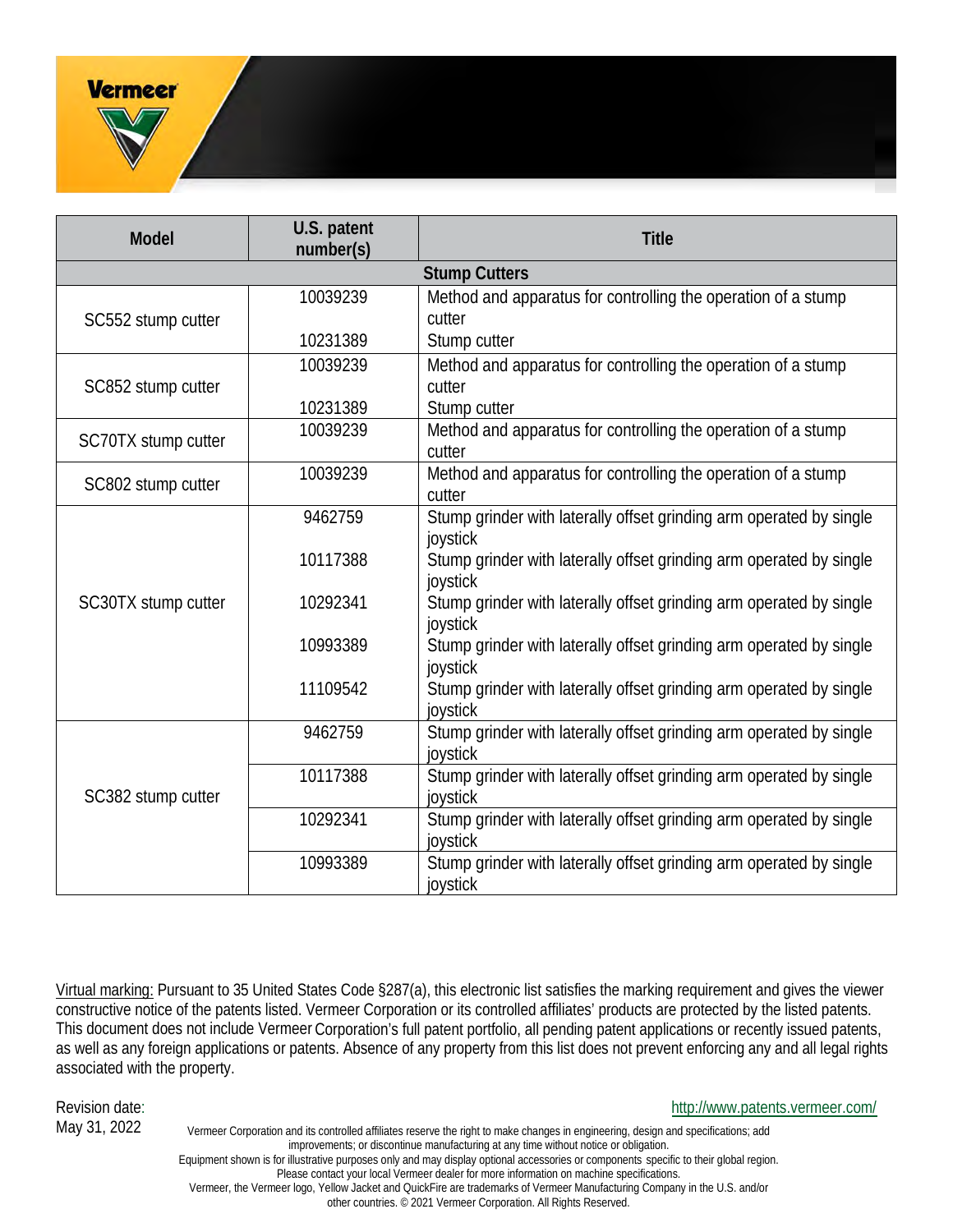

Virtual marking: Pursuant to 35 United States Code §287(a), this electronic list satisfies the marking requirement and gives the viewer constructive notice of the patents listed. Vermeer Corporation or its controlled affiliates' products are protected by the listed patents. This document does not include Vermeer Corporation's full patent portfolio, all pending patent applications or recently issued patents, as well as any foreign applications or patents. Absence of any property from this list does not prevent enforcing any and all legal rights associated with the property.

Revision date: http://www.patents.vermeer.com/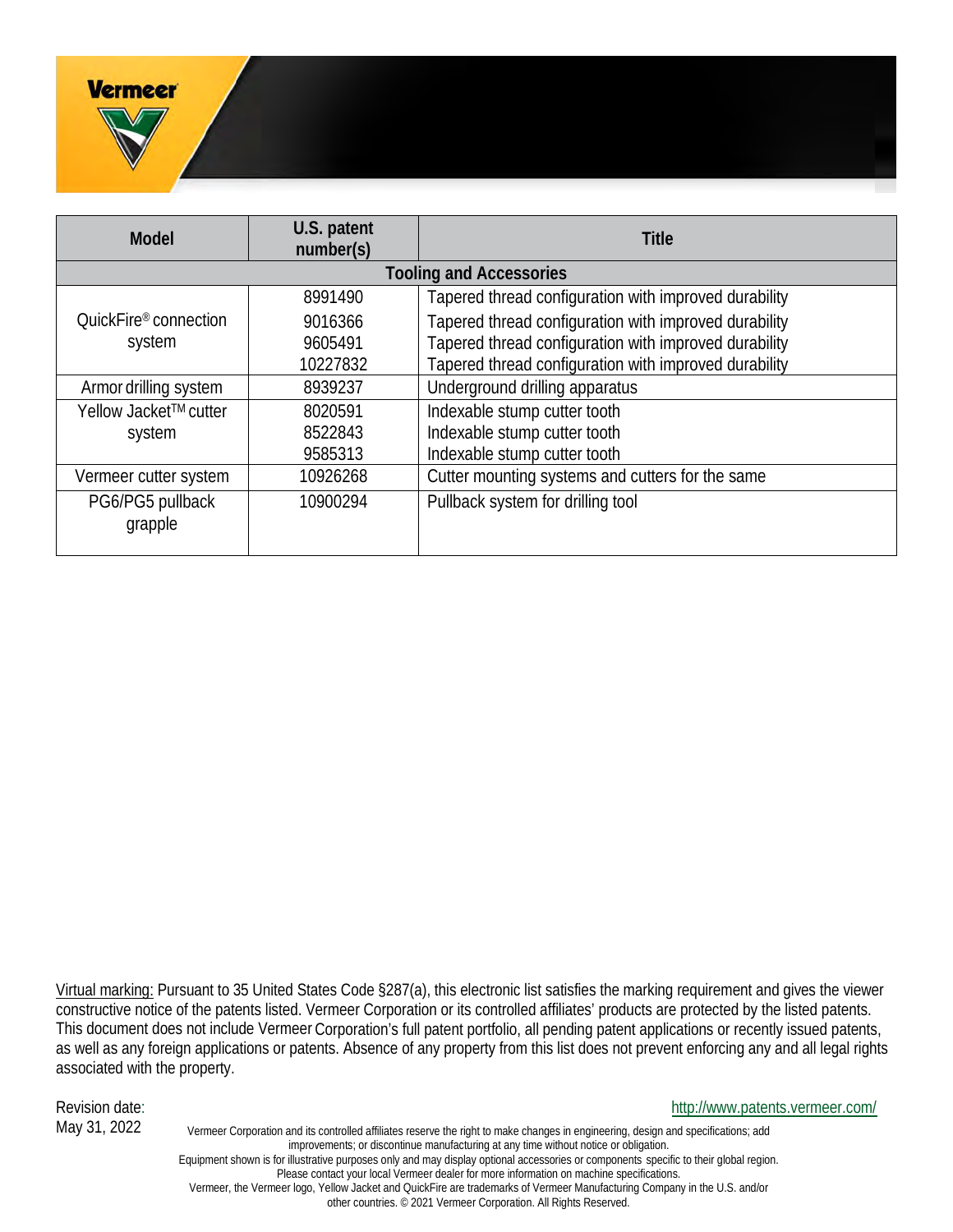

Virtual marking: Pursuant to 35 United States Code §287(a), this electronic list satisfies the marking requirement and gives the viewer constructive notice of the patents listed. Vermeer Corporation or its controlled affiliates' products are protected by the listed patents. This document does not include Vermeer Corporation's full patent portfolio, all pending patent applications or recently issued patents, as well as any foreign applications or patents. Absence of any property from this list does not prevent enforcing any and all legal rights associated with the property.

Revision date: http://www.patents.vermeer.com/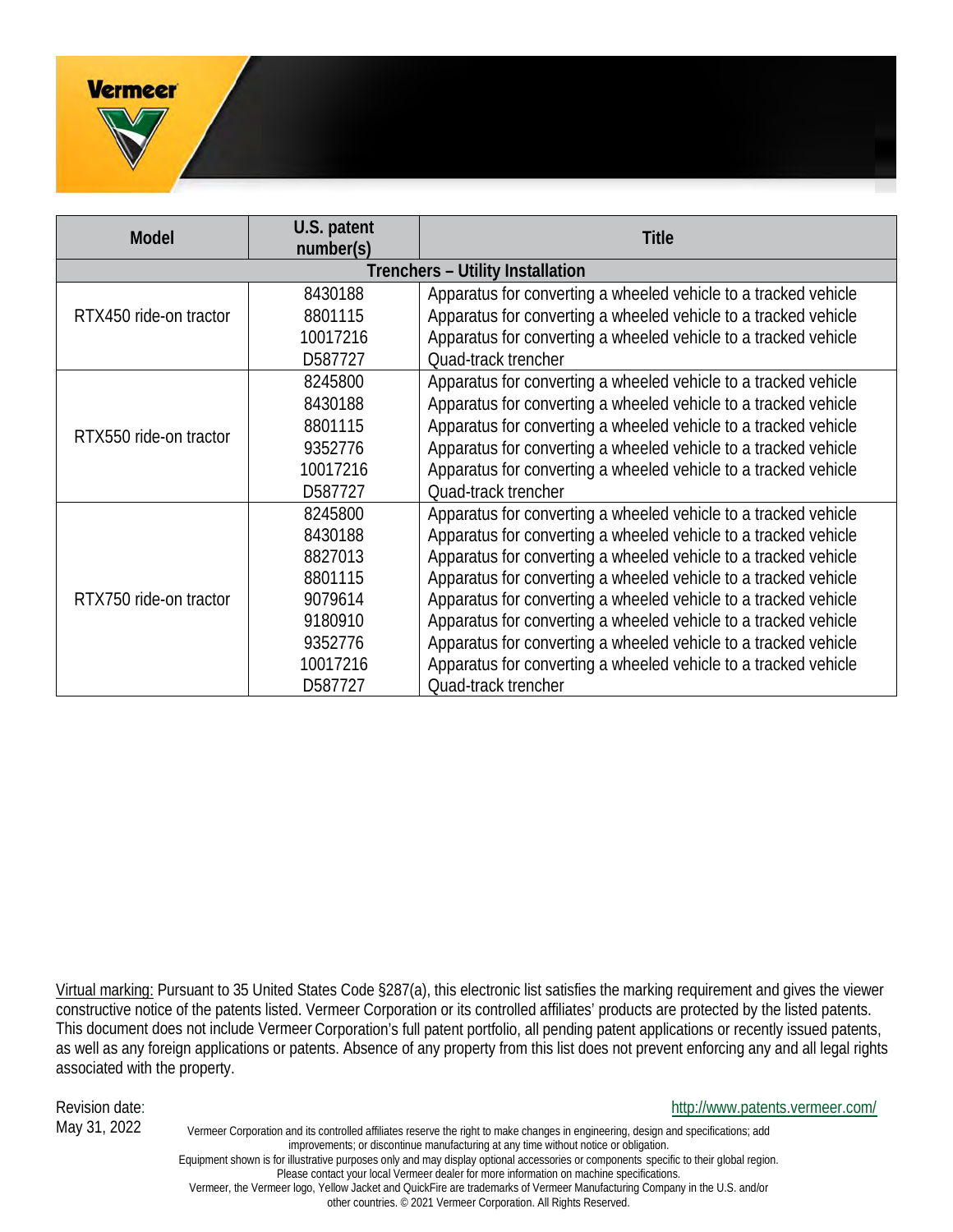

Virtual marking: Pursuant to 35 United States Code §287(a), this electronic list satisfies the marking requirement and gives the viewer constructive notice of the patents listed. Vermeer Corporation or its controlled affiliates' products are protected by the listed patents. This document does not include Vermeer Corporation's full patent portfolio, all pending patent applications or recently issued patents, as well as any foreign applications or patents. Absence of any property from this list does not prevent enforcing any and all legal rights associated with the property.

#### Revision date: http://www.patents.vermeer.com/